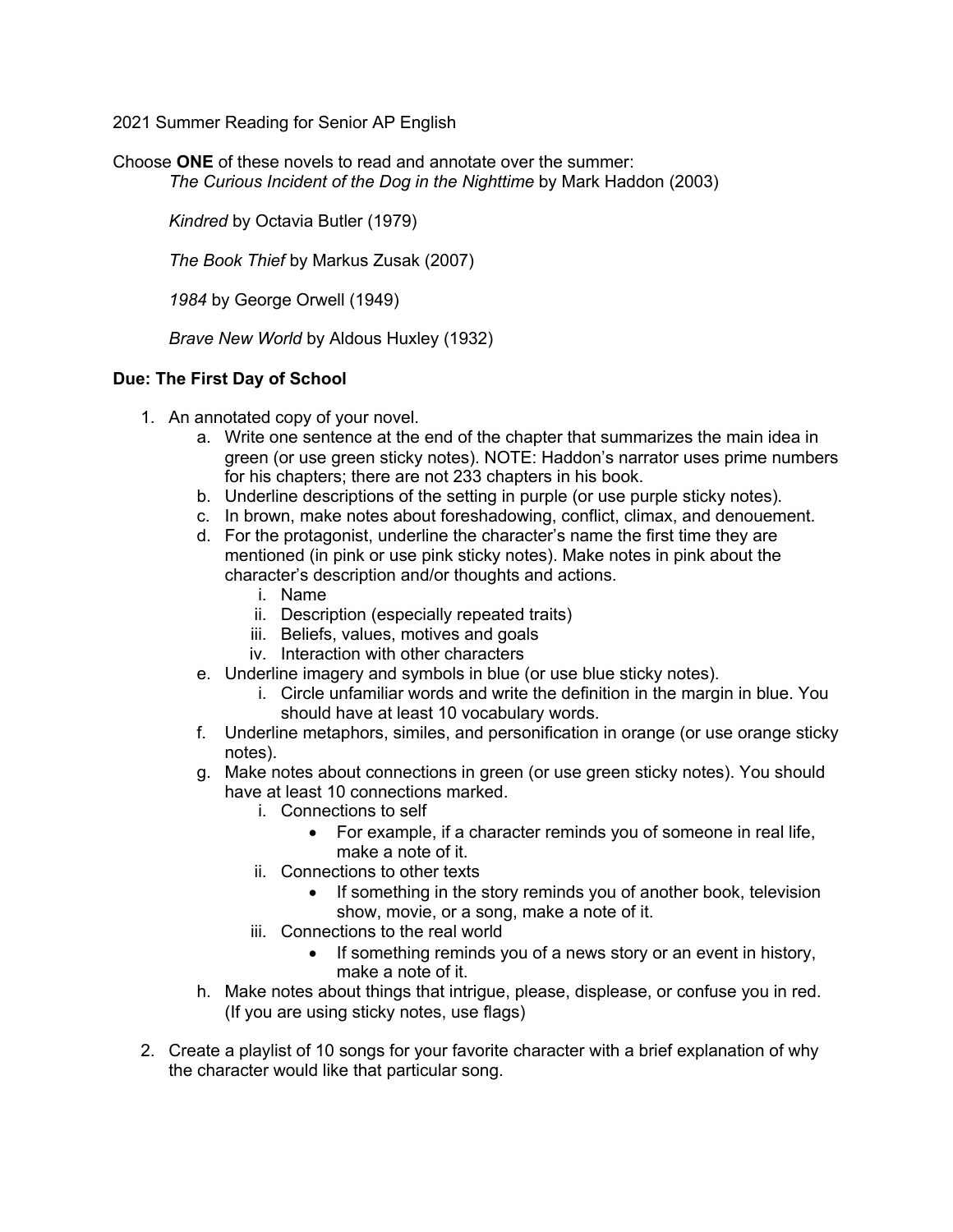Be prepared to take a reading quiz and write an in-class essay over your chosen book the first week of school.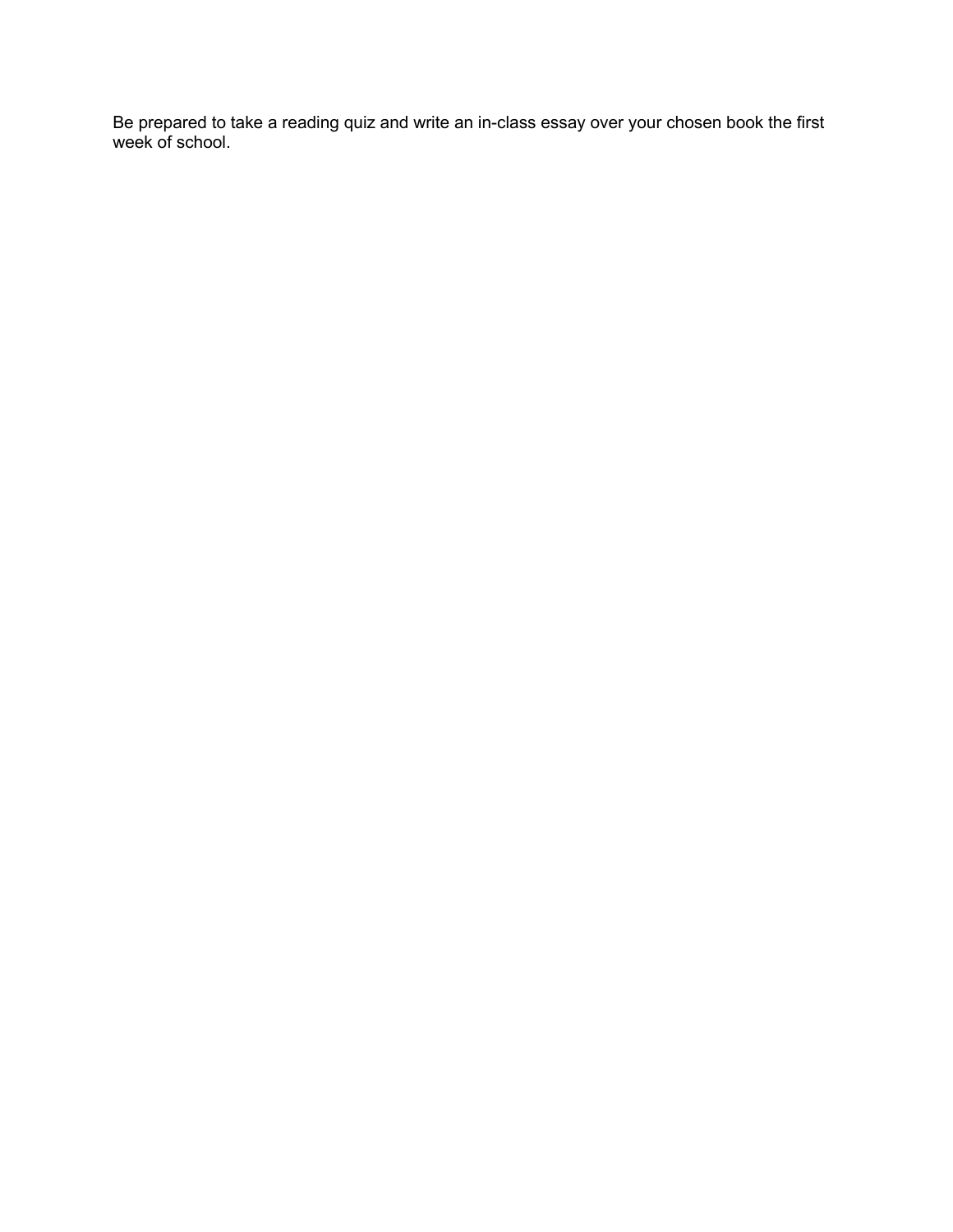SUPPLY LIST FOR 2021-2022 The supply list for class next year:

Gel Pens or Colored Pencils We will be using colors as a visual cue when annotating stories and poems throughout the year. blue orange pink purple green red Other: 2 black pens #2 pencils 2 yellow highlighters 11/2 Binder

College Ruled paper 6 Dividers

Post it Flags and/or Sticky Notes for annotating books as you read. We will use these when annotating school-owned copies of books and plays. We will use flags to remind myself of important points or passages. We will use sticky notes to write out annotations.